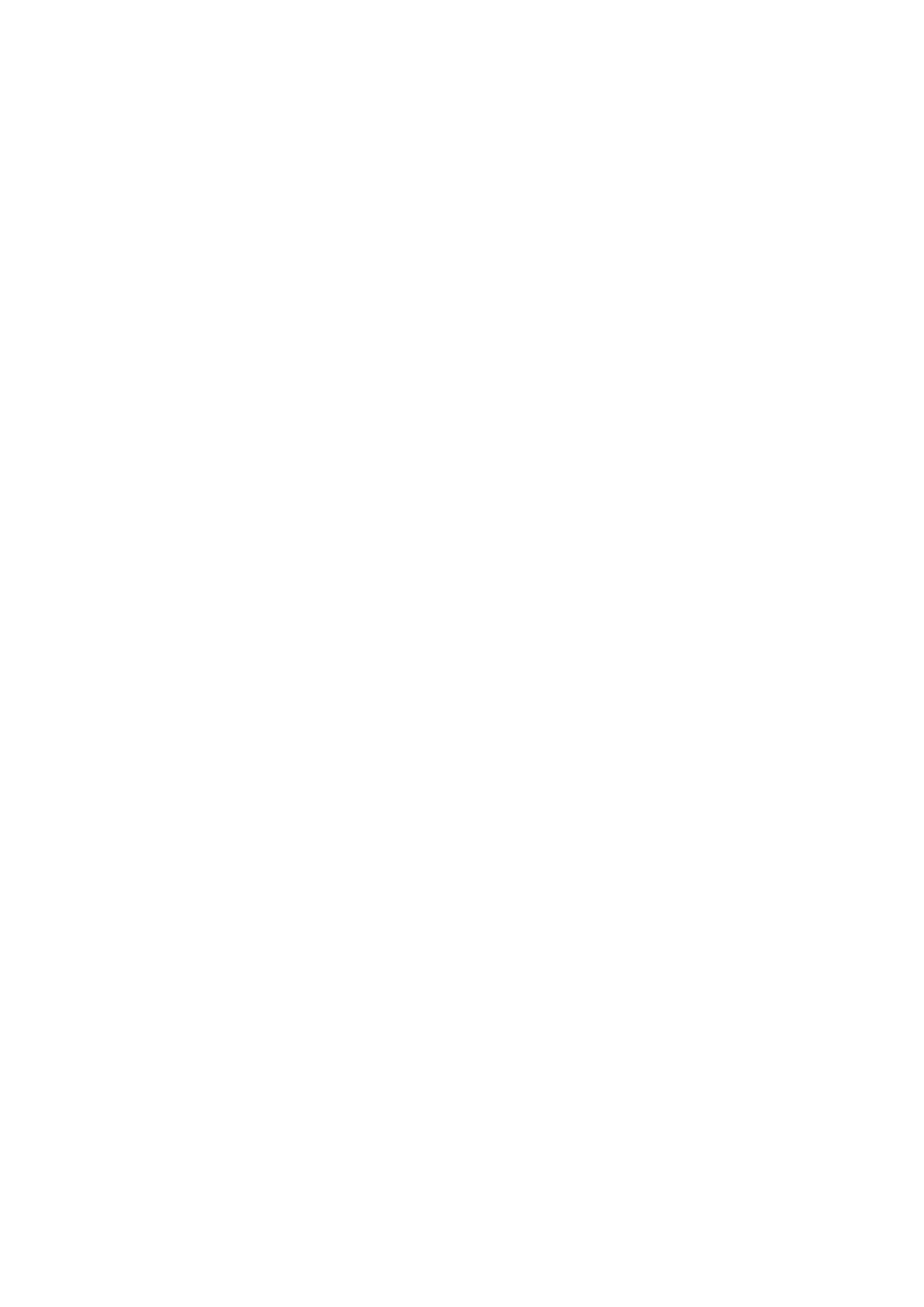

## **1 Welcome**

Chairperson L Corrick commenced the meeting and welcomed everyone in attendance.

## **2 Apologies**

There were no apologies.

## **3 Declaration of Interest**

There were no declarations of interest.

## **4 Confirmation of Minutes**

Resolution number AE/2022/60

MOVED by Deputy Chairperson M Watson, seconded by Member J Maskill:

## **That the Albert-Eden Local Board:**

**a) confirm the minutes of its ordinary meeting, held on Tuesday, 19 April 2022 , as true and correct.**

**CARRIED**

## **5 Leave of Absence**

There were no leaves of absence.

#### **6 Acknowledgements**

## **6.1 Acknowledgement - Chairperson L Corrick**

Resolution number AE/2022/61

MOVED by Deputy Chairperson M Watson, seconded by Member K Smith:

**That the Albert-Eden Local Board:** 

**a) thank Chairperson Lee Corrick for her contribution, leadership and guidance in leading the local board over the last 11 months and thank her, on behalf of the community, for her ongoing commitment to the community and her work as she steps aside from the Chairperson role.**

**CARRIED**

#### **7 Petitions**

There were no petitions.

## **8 Deputations**

There were no deputations.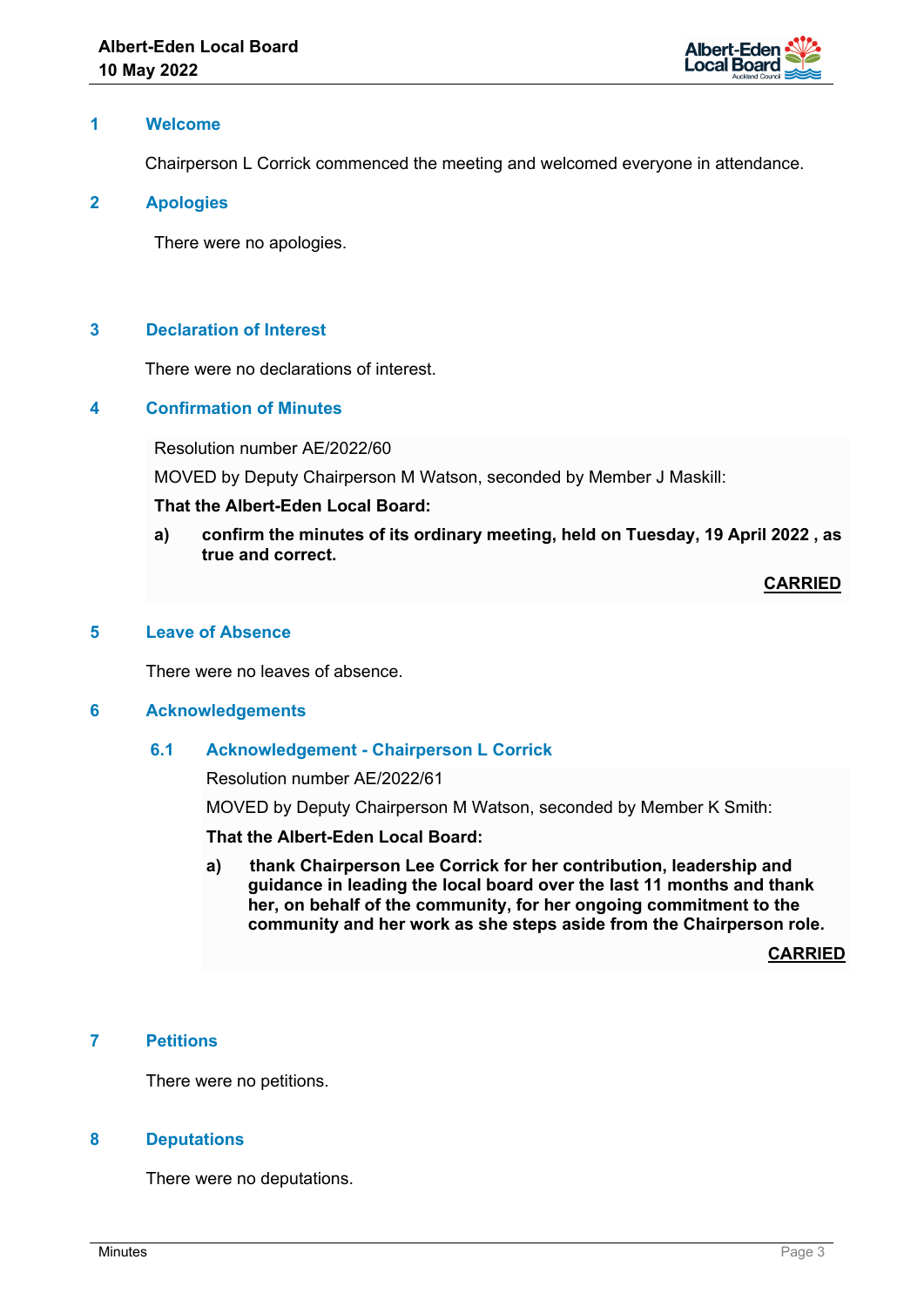

## **9 Public Forum**

## **9.1 Public Forum - Richard Quince - Draft Golf Investment Plan**

Richard Quince, resident, was in attendance via Microsoft Teams to deliver a Public Forum presentation regarding his advocacy on the draft Golf Investment Plan report which is scheduled to go to the local board's 17 May 2022 business meeting.

Resolution number AE/2022/62

MOVED by Member WM McKenzie, seconded by Member K Smith:

**That the Albert-Eden Local Board:** 

**a) thank Richard Quince, resident, for his attendance via Microsoft Team and Public Forum presentation regarding his advocacy on the draft Golf Investment Plan report.**

**CARRIED**

#### **Attachments**

A 20220512 Albert-Eden Local Board, Item 9.1: Public Forum - Richard Quince - Draft Golf Investment Plan, Presentation Notes

## **10 Extraordinary Business**

There was no extraordinary business.

#### **11 Local board consultation feedback and input into the Annual Budget 2022/2023**

Emma Reed – Senior Local Board Advisor, and Canela Ferrara – Local Board Advisor, were in attendance via Microsoft Teams to speak to the report.

Note: The local board was advised about the updated link on the Auckland Council website to the Submissions on the Annual Budget 2022/2023.

<https://akhaveyoursay.aucklandcouncil.govt.nz/submissions-annual-budget-2022-2023>

Resolution number AE/2022/63

MOVED by Chairperson L Corrick, seconded by Member K Smith:

**That the Albert-Eden Local Board:** 

- **a) receive consultation feedback on the proposed Albert-Eden Local Board priorities and activities for 2022/2023.**
- **b) receive consultation feedback on regional topics in the Annual Budget 2022/2023 from people and organisations based in the Albert-Eden Local Board area.**
- **c) provide the following input on regional topics in the proposed Annual Budget 2022/2023 to the Governing Body:**

**Climate Action** 

- **i) support the introduction of a Climate Action Targeted Rate.**
- **ii) note the strong support (81 per cent) for the Climate Action Targeted Rate from the Albert-Eden community.**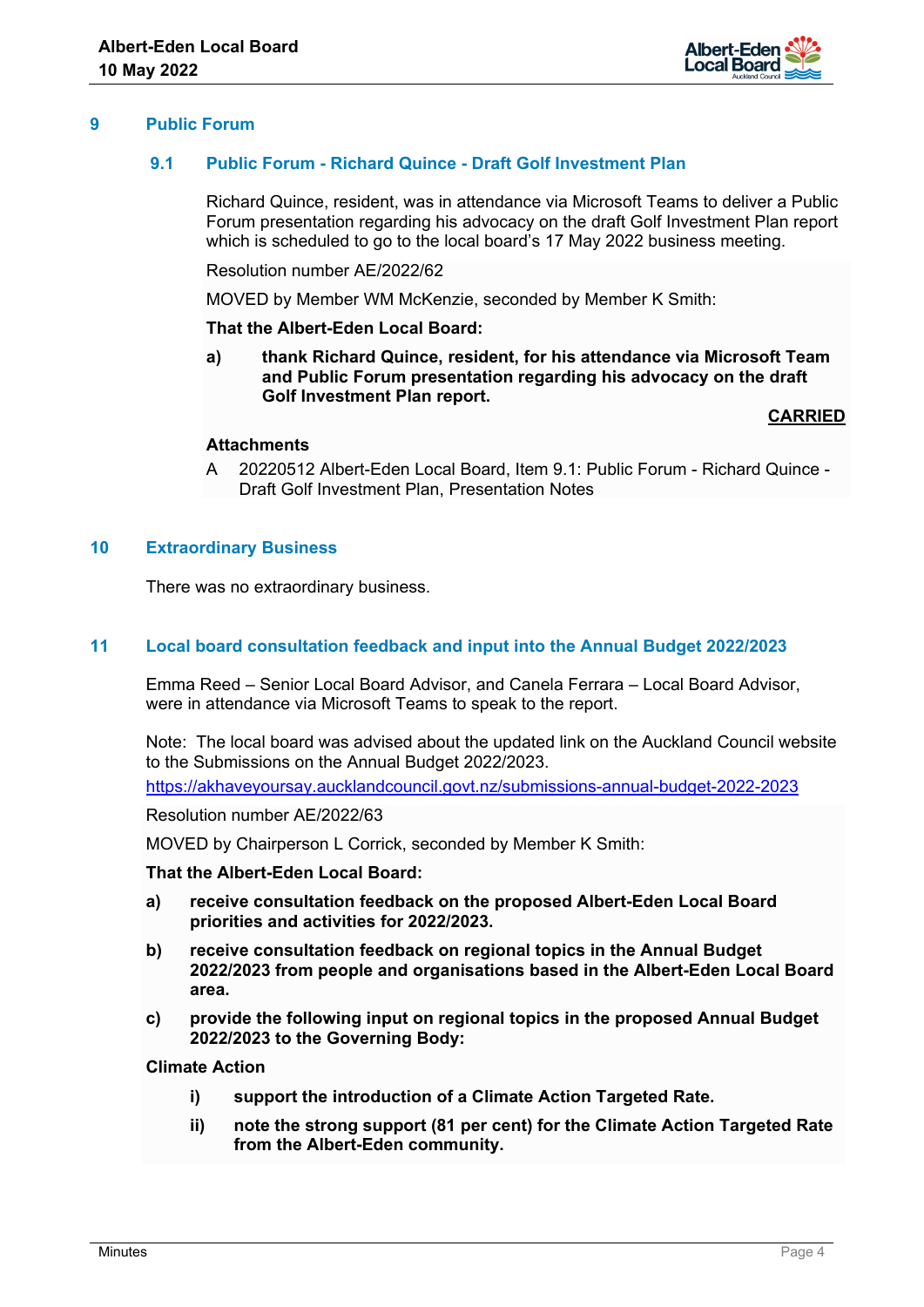

**iii) request that climate action transition to be part of business as usual over time, as a targeted rate should only be a short-term response while the organisation pivots to respond to climate change through all its work.** 

**Changes to Waste Services** 

- **i) support moving from a planned region-wide pay-as-you-throw system to a region-wide rates-funded refuse collection system.**
- **ii) note the evidence gathered which supports a rates-funded refuse collection service from a waste reduction, cost and efficiency perspective.**
- **iii) note the strong support (73 per cent) for a rates-funded system from the Albert-Eden community.**
- **iv) support the roll-out of food scraps collection as soon as possible.**
- **v) support standardisation across the region for other waste charging.**

**Budget pressures** 

- **i) support increasing debt and utilising the Government's Better Off support package to address budget pressures in 2022/2023.**
- **ii) note that this does not solve ongoing budget pressures but provides more time to work through significant changes for future years.**
- **iii) support the robust ongoing work occurring through the Value for Money review.**
- **iv) support signaling the following pathways for future years 2023/2024 onwards:** 
	- **A) increasing debt-to-revenue ratio above currently agreed 290 per cent level.**
	- **B) deferring capital projects.**
	- **C) deferring fully funding depreciation to later than 2027/2028 as currently set out in the long-term plan.**
	- **D) investigating opportunities and possible models to get more value out of the Ports of Auckland.**
- **v) do not support the following pathways for future years 2023/2024 onwards:** 
	- **A) additional asset sales over and above targets already set in longterm plan.**
	- **B) rates increases above 3.5 per cent as currently adopted in long-term plan.**

**Operating spending prioritisation** 

- **i) acknowledge the significant ongoing budget pressures and requirement to investigate changes to levels of services in the future.**
- **ii) note the consistent feedback received from the Albert-Eden community on the importance of local community services and local environmental management activity areas.**
- **iii) note any changes must be thoroughly investigated in collaboration with local boards.**
- **xvii) request that consultation with the community is included in future annual and long-term plan processes, where the implications of any proposed changes are clear, as any changes will have significant impacts on the community.**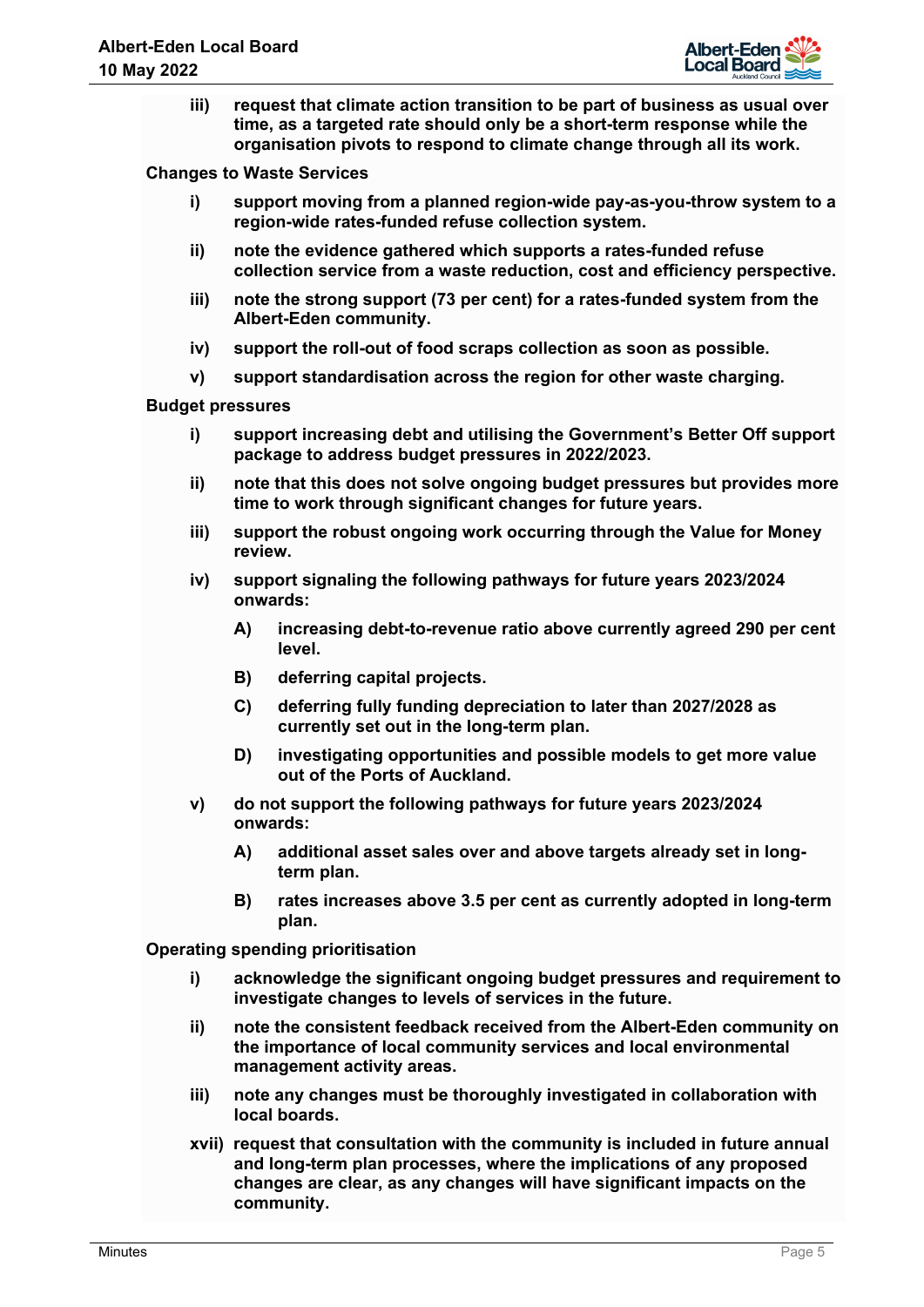

#### **Other issues**

- **i) support Tūpuna Maunga Authority Operational Plan 2022/2023.**
- **ii) support increasing local board decision-making over local community services.**
- **xx) support the proposed changes to animal control fees, cemetery fees and other regulatory fees updates.**
- **d) provide the following advocacy initiatives for the Annual Budget 2022/2023 to the Governing Body, acknowledging new capital projects are not possible in the short-term but will continue to advocate for our ongoing interest in these projects:** 
	- **i) funding to implement our top priority advocacy project (One Local Initiative). This requires funding to:** 
		- **A) upgrade our sportsfields to address the current and future shortfall in sports capacity. We need an increase in playing and competition hours for the growing numbers of sports teams.**
		- **B) realign the Chamberlain Park 18 hole golf course so it is entirely on the eastern side of Waititiko / Meola Creek. This will make space for us to develop a new park, make walking and cycling connections and undertake stream restoration, all of which are either already funded or will be funded by the local board.**
	- **ii) funding to continue provision of aquatic facilities in the Mt Albert area.**
	- **iii) a civic square to be funded on a site already acquired at 915-919 New North Road, Mt Albert, to provide a focal point for the town centre and connection to the train station.**

**CARRIED**

Note: Chairperson L Corrick adjourned the meeting at 2.52pm. Chairperson L Corrick reconvened the meeting at 4.21pm.

# **Adjournment of Meeting**

Resolution number AE/2022/64

MOVED by Chairperson L Corrick, seconded by Member K Smith:

## **That the Albert-Eden Local Board:**

**a) agree to adjourn the Albert-Eden Local Board 10 May 2022 meeting until Thursday, 12 May 2022 at 1.00pm via Microsoft Teams.**

#### **CARRIED**

The Albert-Eden Local Board meeting was adjourned at 4.27pm, Tuesday, 10 May 2022 and reconvened at 1.03pm, Thursday, 12 May 2022.

The following board members were present via Microsof Teams: Chairperson L Corrick; Deputy Chairperson M Watson; Member G Easte; Member R Langton; Member J Maskill; Member W McKenzie; Member C Robertson; and Member K Smith.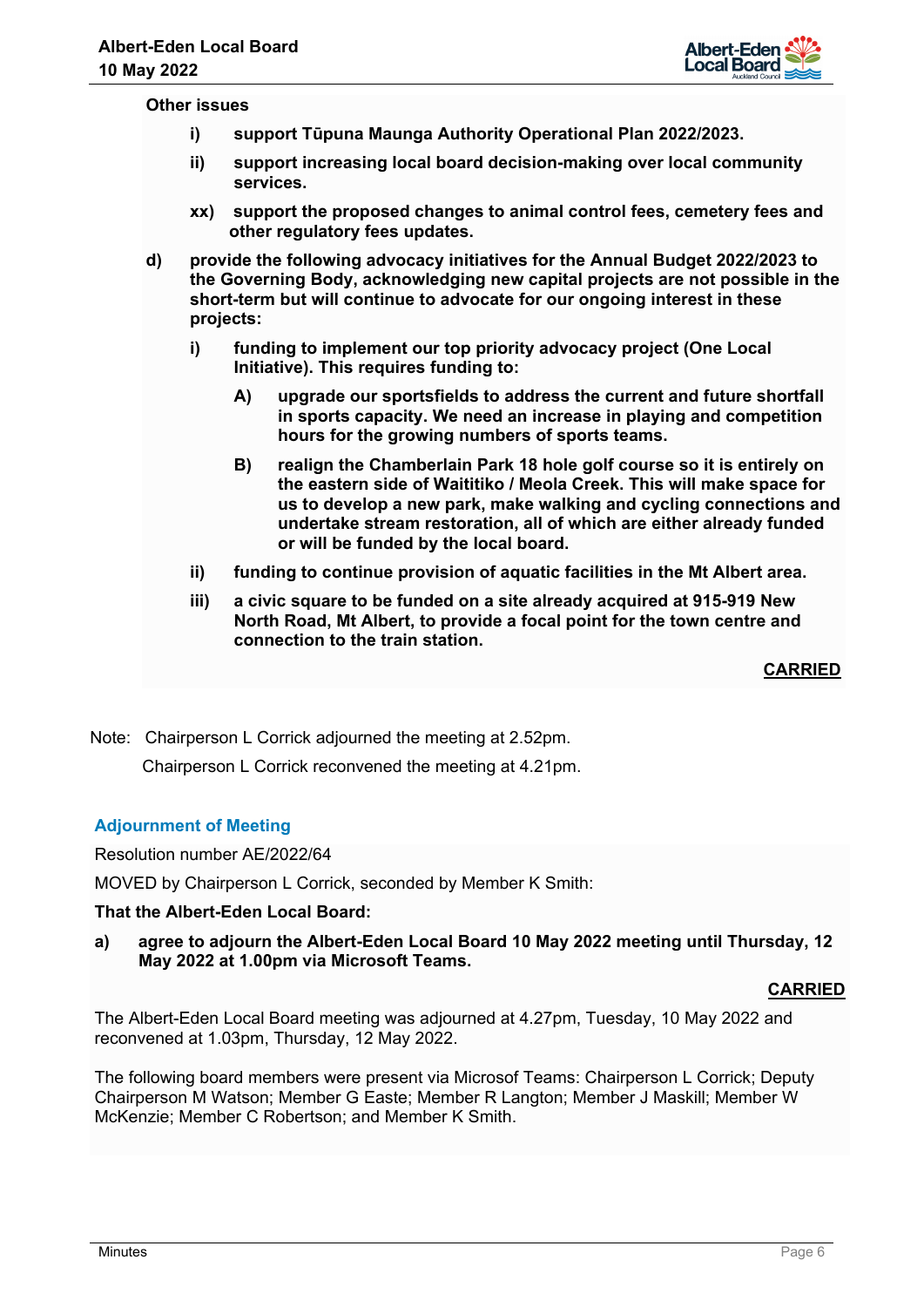

## **12 Election of new Chairperson for the Albert-Eden Local Board**

Michael Mendoza – Democracy Advisor, and Louise Mason – General Manager, Local Board Services, were in attendance in person, and Nina Siers – Local Area Manager, was in attendance via Microsoft Teams, to speak to the report.

Chairperson L Corrick declared her resignation from the position of Albert-Eden Local Board Chairperson and vacated the chair.

Deputy Chairperson M Watson assumed the position of acting chairperson for the duration of item 12.

Resolution number AE/2022/65

MOVED by Member G Easte, seconded by Chairperson L Corrick:

#### **That the Albert-Eden Local Board:**

**a) agree to elect a new chairperson utilising System B of Schedule 7, Part 1, Clause 25 of the Local Government Act 2002.**

#### **CARRIED**

Acting chairperson M Watson called for nominations for the position of Chairperson of the Albert-Eden Local Board.

Member L Corrick nominated Member W McKenzie for the position of Chairperson of the Albert-Eden Local Board. Member K Smith seconded the nomination.

Member J Maskill nominated Member M Watson for the position of Chairperson of the Albert-Eden Local Board. Member C Robertson seconded the nomination.

Note: Each nominated member was allocated 2 minutes to address the meeting.

Voting was done via voice and show of hands for the nomination of Member W McKenzie. Members L Corrick; R Langton; K Smith and W McKenzie voted in favour.

Voting was done via voice and show of hands for the nomination of Member M Watson. Members G Easte; J Maskill; C Robertson and M Watson voted in favour.

Note: Voting was TIED and tie breaker in the form of a coin toss was facilitated by the Democracy Advisor.

Member W McKenzie chose HEADS. Member M Watson selected TAILS.

 The result of the coin toss was read out by Louise Mason - General Manager, Local Board Services and was TAILS.

- Note: Member M Watson was elected chairperson of the Albert-Eden Local Board for the remaining period of the 2019-2022 political term following the results of the coin toss.
- Note: Member M Watson read the Declaration of Chairperson and assumed the Chair.

 A copy of the signed Declaration of Chair document has been placed on the official minutes and is available on the Auckland Council website as a minutes attachment.

#### **Attachments**

A 20220510 Albert-Eden Local Board, Item 12: Election of new Chairperson for the Albert-Eden Local Board, Declaration of Chair